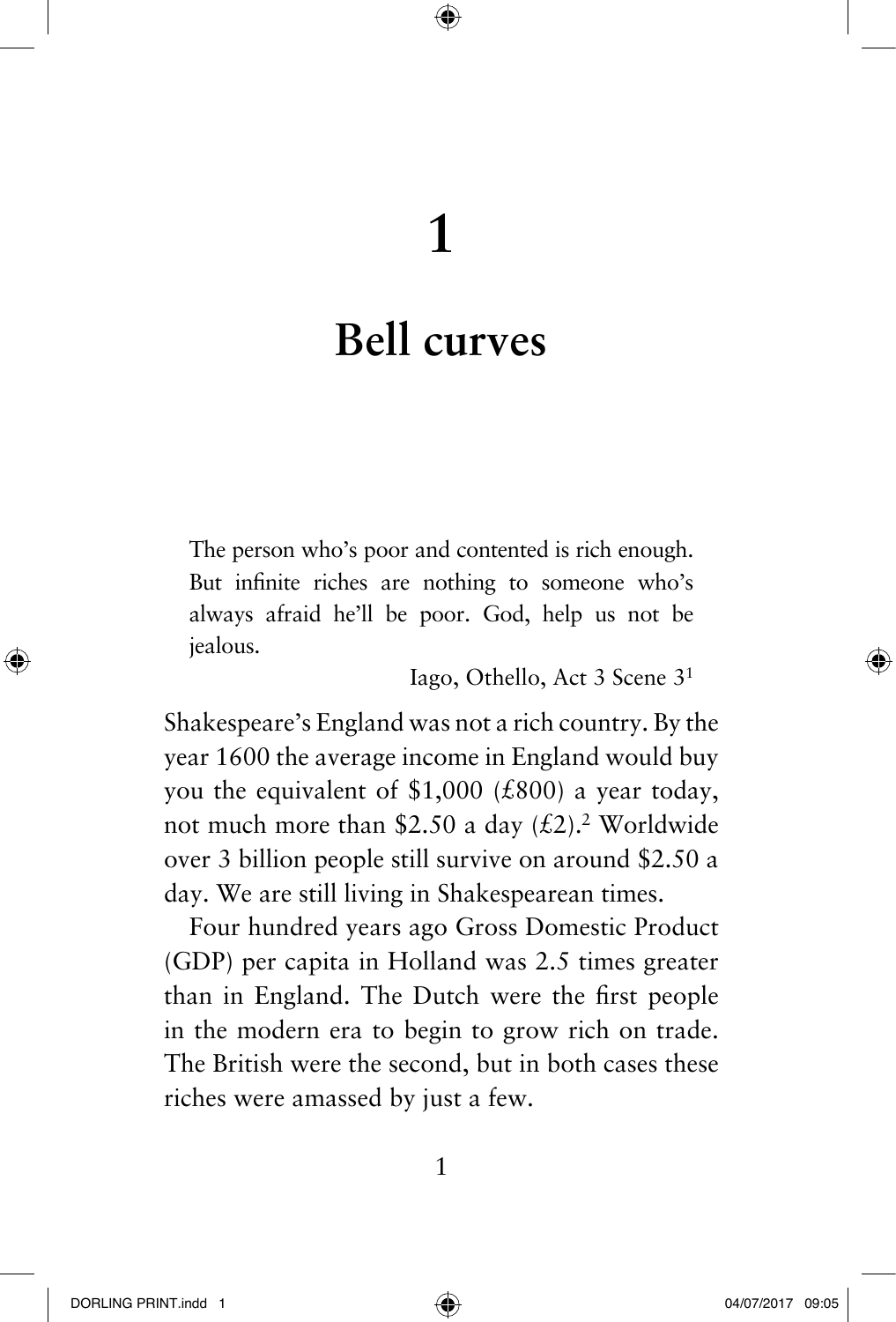♠

By 1800, when adjusted for inflation, the UK's GDP per head had doubled to \$2,000 (£1,600) a year per person and inequalities rose to the highest they had ever been.3 GDP more than doubled in the next century to reach \$4,500 by 1900. It then rose abruptly to reach \$8,000 by 1957, \$16,000 by 1990; then slowing to peak at \$25,000 (£20,000) in 2007, after which it fell, only recovering to its 2007 level by 2017.

The capitalist transformation created a wider *spread* of incomes and a greater *concentration* of wealth than ever seen before. Across Europe the wealth share of the poorest 90% of people halved between 1600 and 1800 and then halved again by 1900.4 Today only a very small minority of households in the UK receive an income above the average GDP per person, or have above-meanaverage wealth. The bottom fifth of households currently receive, on average, about the equivalent income of the average British person a century ago. $5$ We tend to overestimate both progress and stability.

There is nothing stable about a distribution of income inequality that fluctuates as wildly as that shown in figure 1.1. Between 1984 and 1990 the ratio of the top to bottom UK income quintiles rose from 4.0 to 6.4. This happened for political reasons: 1984 was the year in which the last great

2

⊕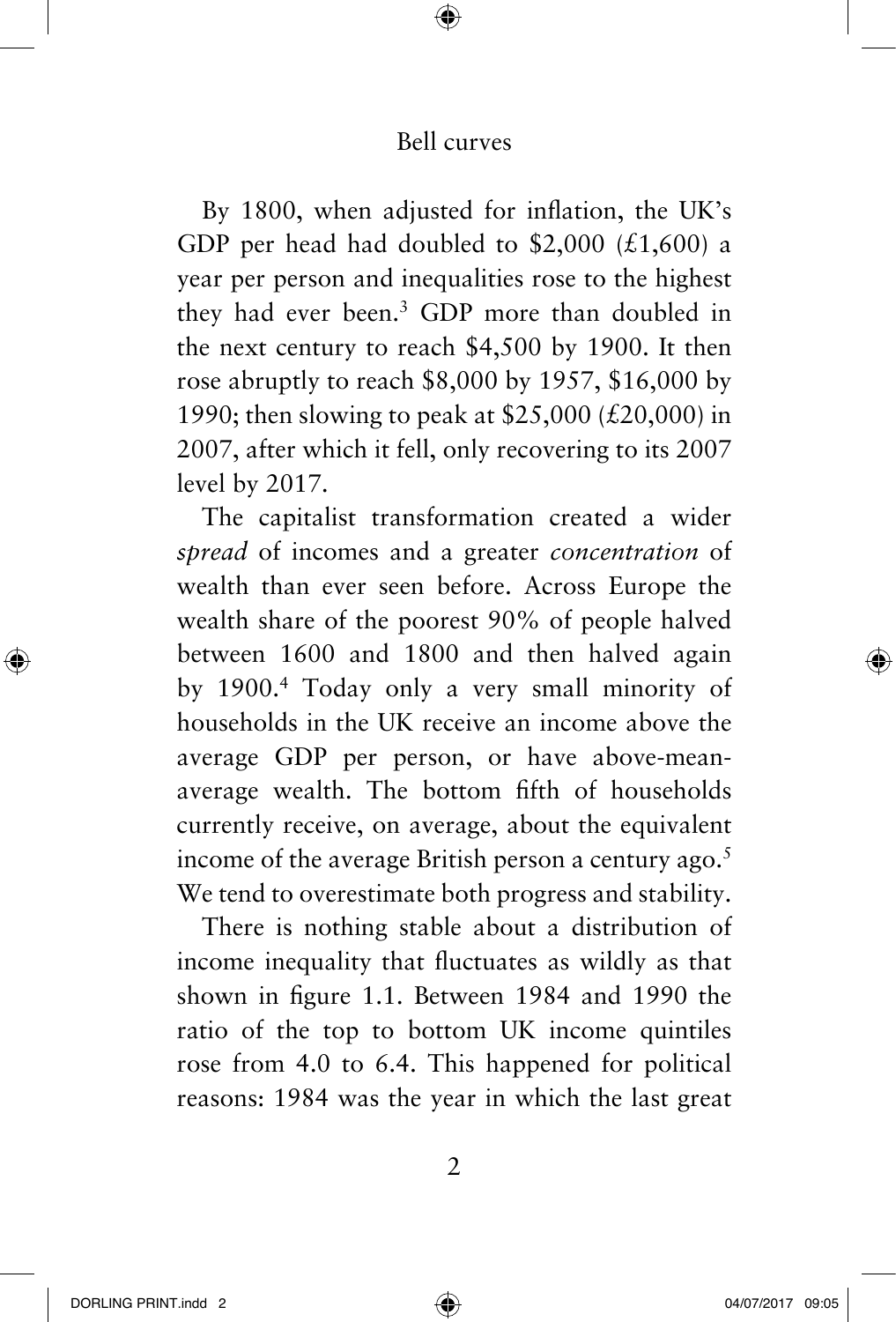

⊕

**Figure 1.1** Household income inequality, quintile ratio 1977–2015, and 1% take 1977–2012, UK

*Source*: ONS (2017) *Household Disposable Income and Inequality in the UK: top fifth/bottom fifth excluding the incomes of the best-off 1% of households, which rose during this period.* The take of the 1% is shown as a separate line, derived from the World Wealth and Income Database, http://wid.world/.

*Note*: Quintile ratio is the ratio of the average income of the best-off fifth of households (left y axis) to the average income of the worse-off fifth of households (right y axis).

◈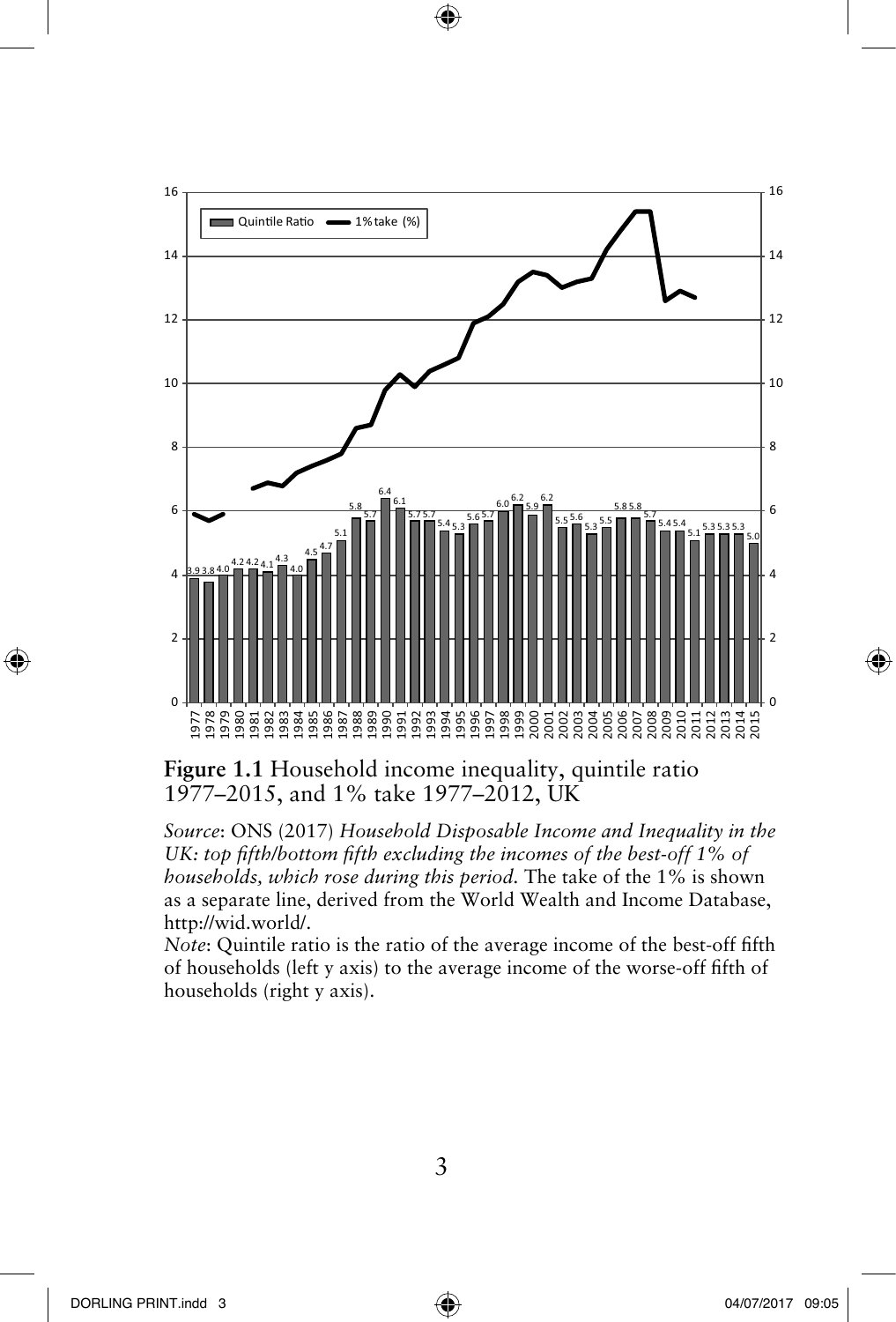♠

miners' strike occurred, they lost; 1990 was the year when Mrs Thatcher finally resigned, when she lost.

Mrs Thatcher was an advocate of inequality. She believed ability was distributed along a bell curve in which a few people were very unable, most were ordinary, and just a few were super-able. She talked of the super-able, of encouraging some of our children to grow taller than others, like 'tall poppies' and of how no one admired a man who travelled by public transport. It was during her premiership that the top 1% began to take more and more, as she thought they should, and as figure 1.1 illustrates. As yet we don't know if their take only temporarily fell after 2010.

One problem with discussing inequality is that people cannot easily comprehend the entirety of what is being talked about. Consider the current global distribution of income inequality and consider all the people on earth today. A graph that did justice to the actual numbers of people and the degree of income disparity seen worldwide would have to be too huge to draw in this book.

Worldwide, the top 1% receives so much that they make the average earnings of the remaining 99% appear insignificant. The top 0.1% takes so much as to make the earnings of the otherwise best-off 9.9% look insignificant. Figure 1.2 uses a

4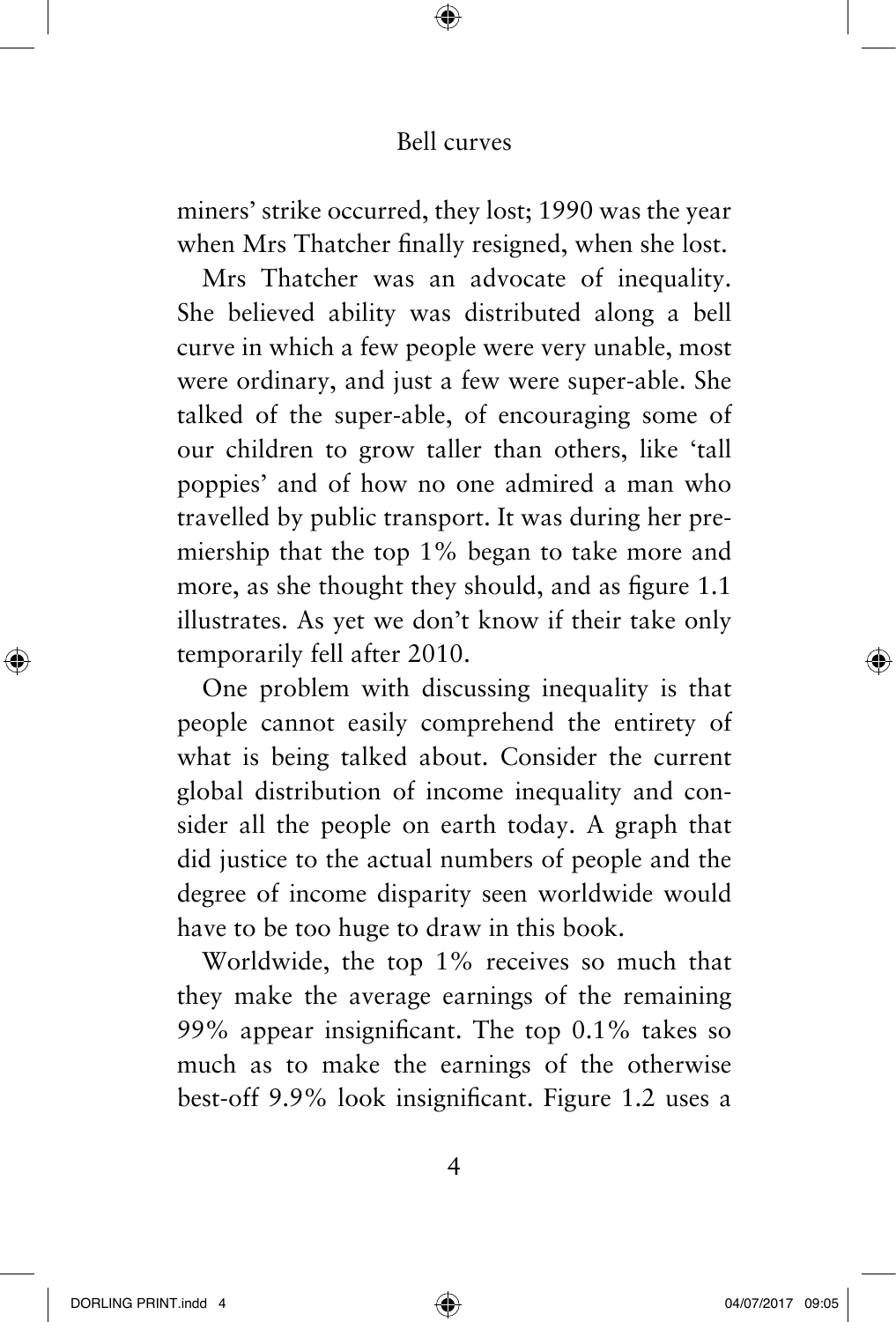

 $\bigoplus$ 

5

abroad: because enough is never enough, Applied Spatial Analysis and Policy, 3, 2–3, pp. 81-106, table 1, p. 102. abroad: because enough is never enough, *Applied Spatial Analysis and Policy*, 3, 2–3, pp. 81–106, table 1, p. 102. Source: Dorling, D. and Pritchard, J. (2010) The geography of poverty, inequality and wealth in the UK and *Source:* Dorling, D. and Pritchard, J. (2010) The geography of poverty, inequality and wealth in the UK and

◈

 $\bigoplus$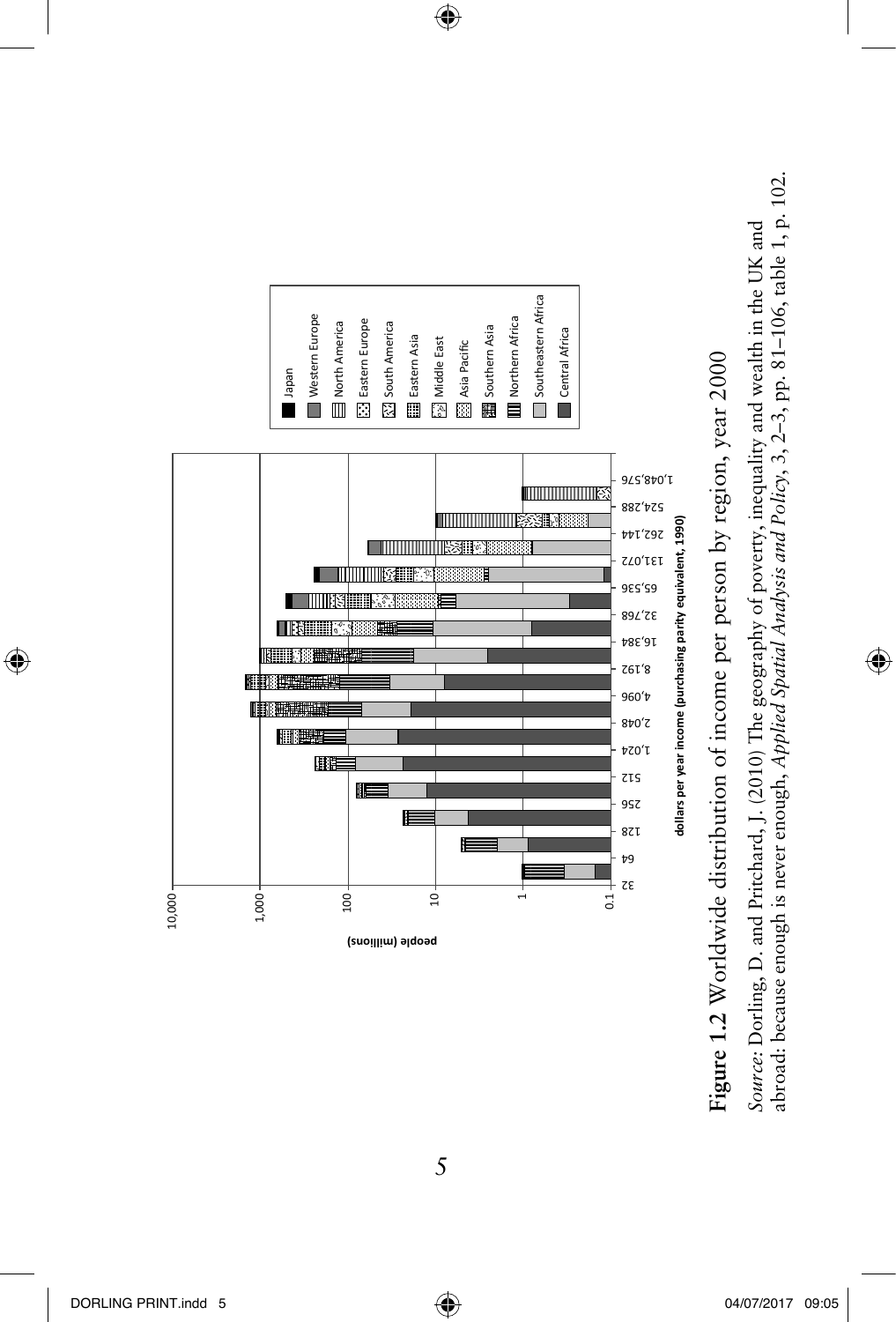♠

mathematical trick, a log-log scale, to show global income inequality, appearing as if we were all part of a normal curve. This is the key graph of global economic inequality and it is highly misleading.

Currently the world is simultaneously becoming both more equal and more unequal. It is becoming more equal because inequalities between countries fell recently. However, the world is also becoming more unequal when the desperate lives of those who are poorest of all are considered. Far fewer can now rely on self-sufficiency from farming. Housing has become a commodity rather than a right or inheritance in so much more of the world. And a tiny number of extremely rich people have also recently become much richer.

We now know that most of the infamous sixty to eighty people who have as much wealth as the poorest half of humanity are still becoming richer. So much so that by updating their methodology in 2017 Oxfam could claim that just eight billionaires now owned that much.<sup>6</sup> For all practical purposes those eight individuals might as well have infinite riches. They can buy almost anything they desire, but still all of them fear giving too much away. Any who *did* give more away would cease to be in the group. No one individual is *forced* to be in it.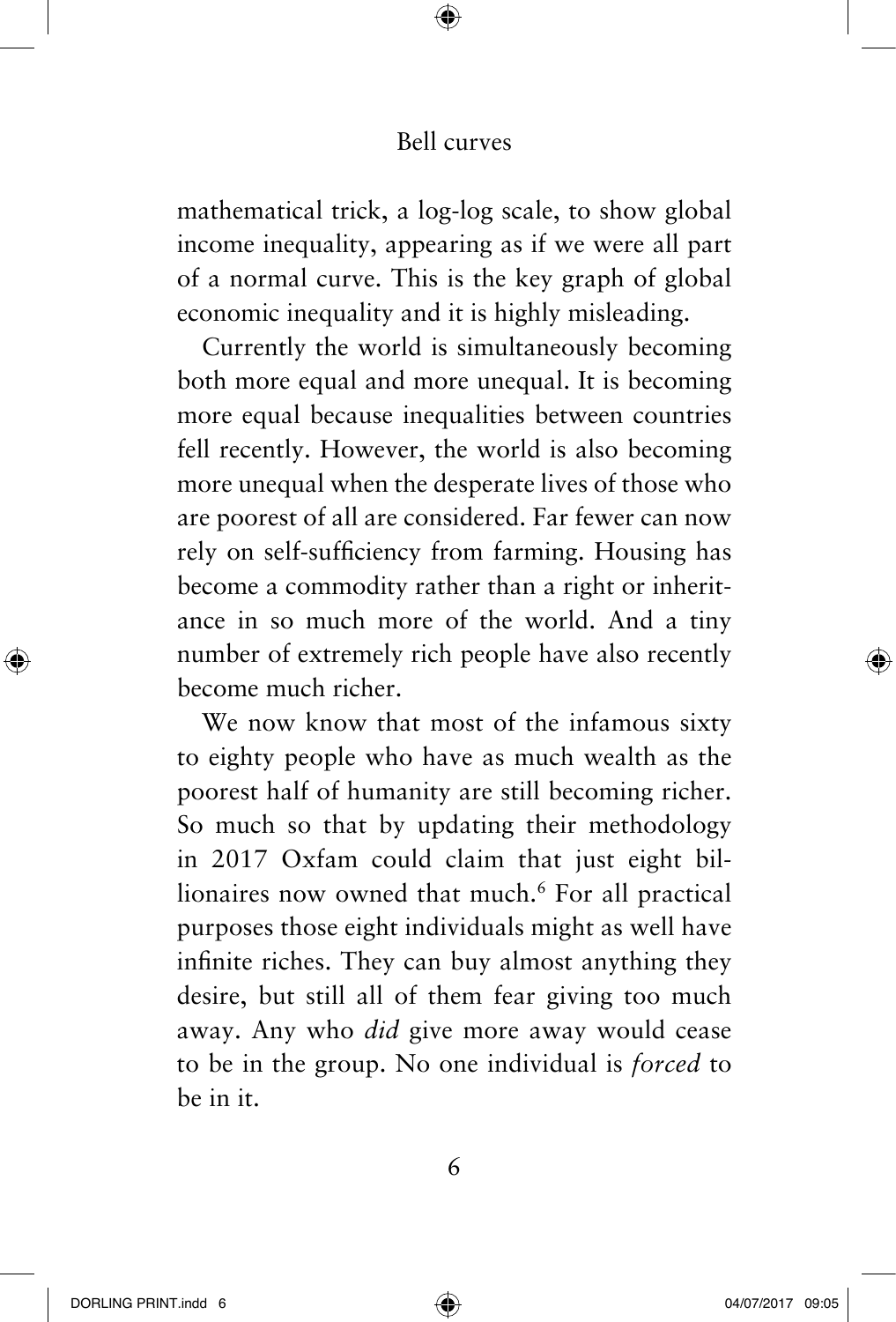⊕

Many philanthropists give with one hand while legitimizing the exploitation that made them rich with their other hand. They argue that their giving is necessary because governments do not spend correctly, as if only they have the super-human powers to see where money is best directed. Governments have less to spend when the richest are effectively taxed so little and grow so very wealthy.

Bell curves, such as that shown in figure 1.2, have been used to depict income inequality because they give the misleading impression that income is distributed on the basis of a 'natural', random variation, which serves the interests of those who want to justify equality. However, humans have no evolutionary mechanism whereby they produce just a few super-valuable individuals with the rest being people of relatively little or minimal value.

Bell curves describe the distribution of random error very well, or variation around an average height or weight, which is why they are so popular in the physical sciences. But they are not a good description of the natural social relationships between human beings, of our ability and worth. And we are not rewarded as if our worth were distributed along a bell curve. Instead, at times of greatest exploitation the distribution of income becomes extremely uneven, so extreme that it is

7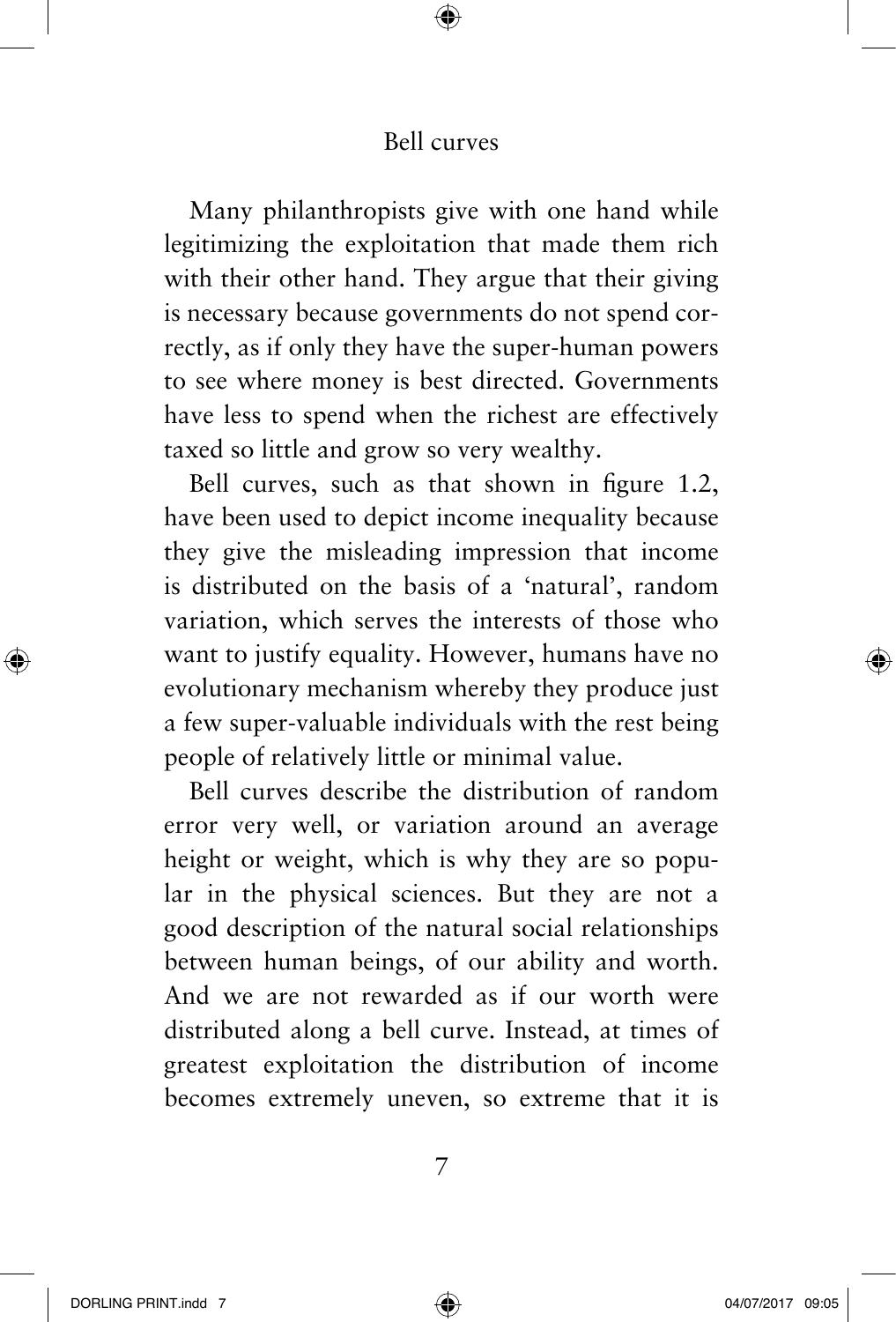♠

only by taking the logarithm of both the population and income that the curve shown in the figure will appear bell shaped

The income distribution of the world shown in figure 1.2 is a completely false bell curve. A curve that is made to look bell shaped through the use of two log scales. Each bar in the graph represents people who receive in real terms twice as much money per year as the group to the left of them. Try to imagine having to live on a quarter of your current income, two bars to the left, or having four times your current income, two bars to the right. It is unthinkable. The six bars that vary between \$1,000 and \$33,000 a year represent nearly 80% of people in the world. The five left-most bars represent people in extreme poverty.

Bell curves came to be associated with the study of inequality just over 120 years ago when the British Empire was at its peak.7 In 'leading nations' notions of inevitable inequalities in ability were useful myths for justifying great inequalities, both within Britain and for justifying the subjugations of others living in its colonies, areas that are today most prominent to the left in the graph in figure 1.2. Inequality is determined by factors of power and politics that aren't random, but can be multiplicative when not controlled – those who have most get more and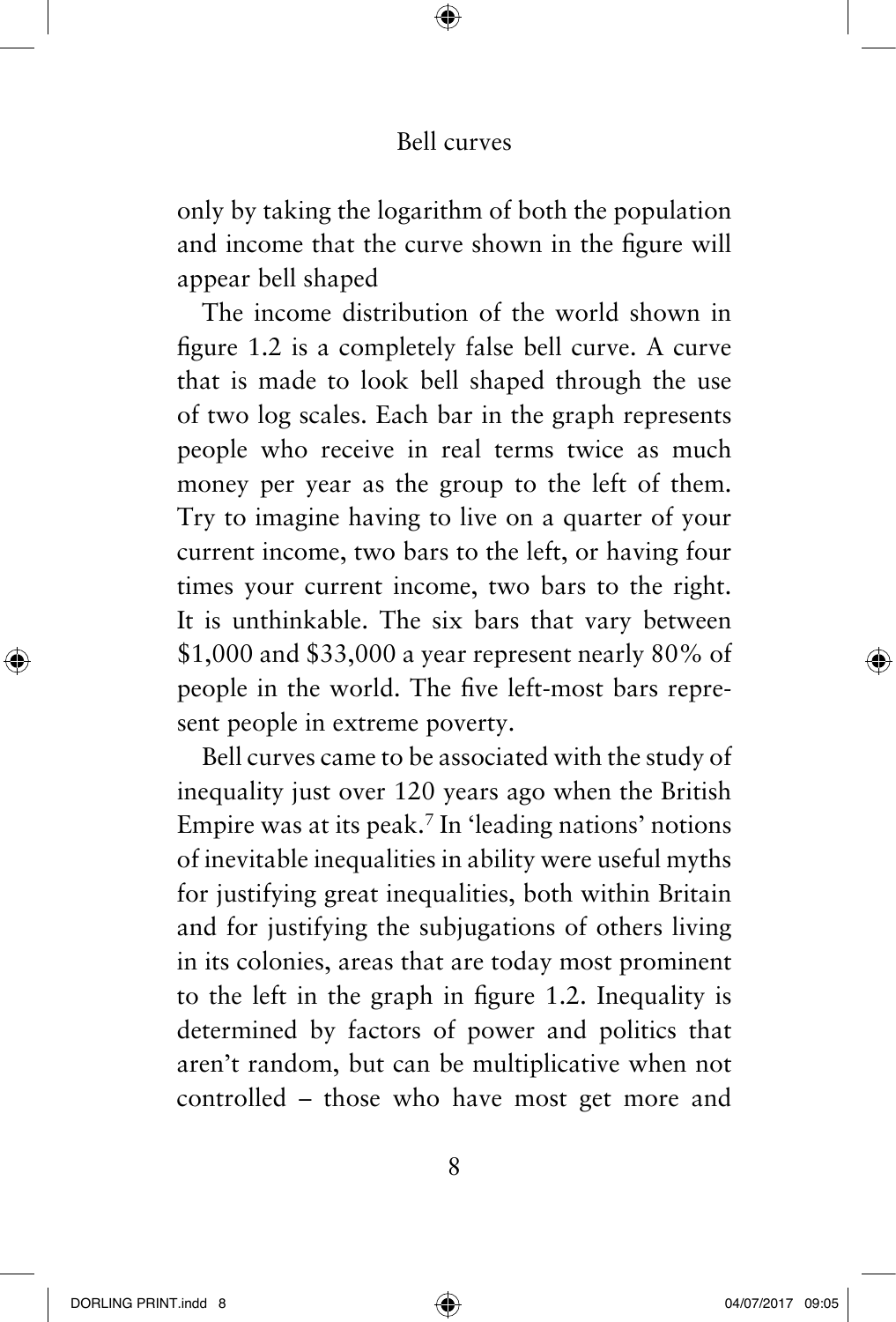⊕

more, until the expropriating trend changes – and it always, eventually, has to change and does always eventually change.

In July 2016 UK Members of Parliament were issued with a report on inequality that concluded with an earlier version of the graph shown in figure 1.3.8 The text above the graph said that the UK had a higher level of income inequality than *most* other European countries, but lower than the United States. That was presumably meant to suggest that levels of inequality in the UK were somehow OK. But the UK actually reported higher inequality than *any other* European country at that time! Since then inequality in Estonia has risen slightly above that in the UK, as shown in the figure reproduced here using the latest data. Figure 1.3 also shows levels of inequality to be below their most recent peak in two thirds of OECD countries.

There are many ways of measuring inequality. We know that the confusing Gini measure, the one used in figure 1.3, can theoretically produce identical results from very different patterns of income distribution.<sup>9</sup> However, all the commonly used measures of inequality usually end up ranking countries in roughly the same order.

Countries where the 1% takes the most, such as the USA and UK, where they took 17% and 15%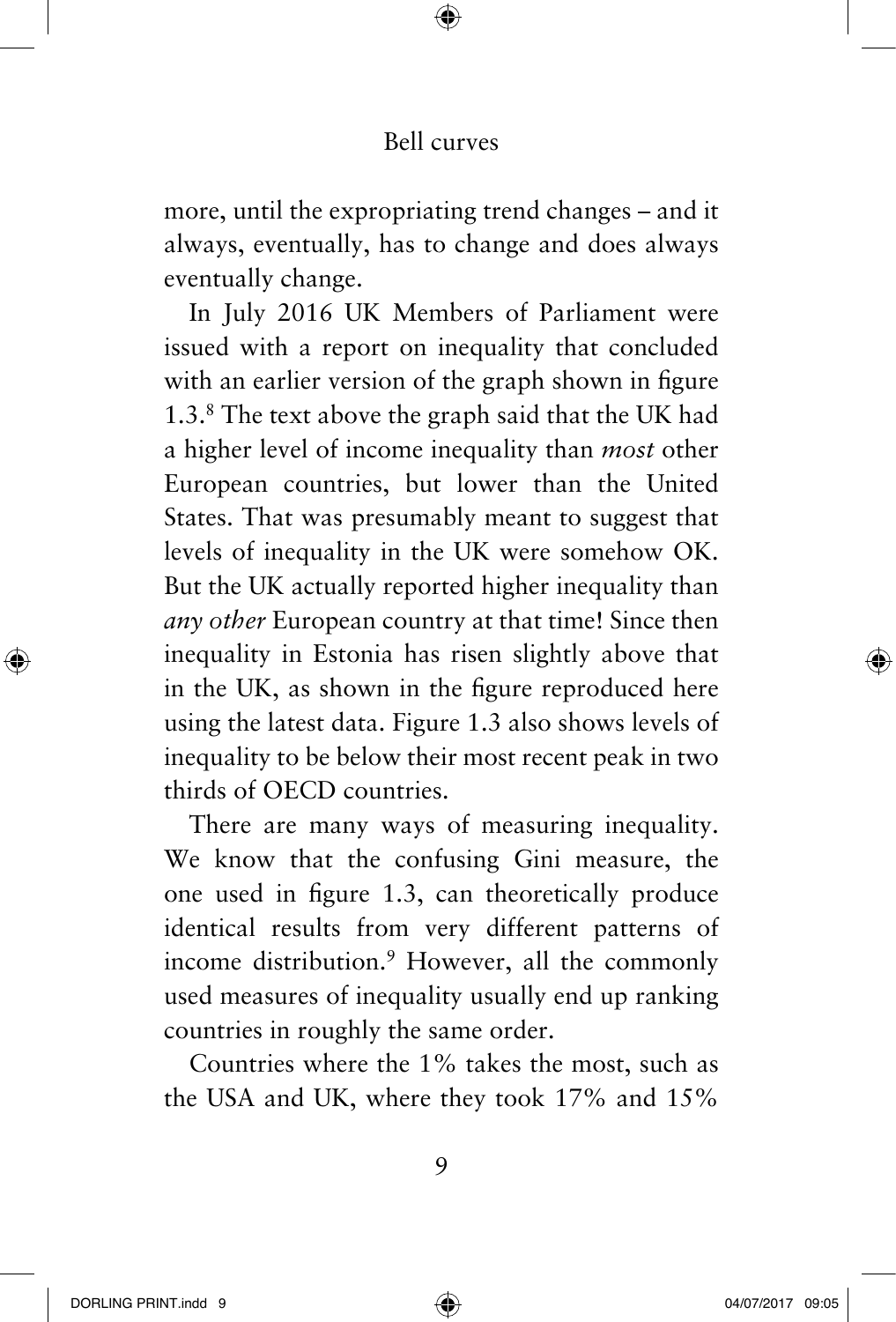



#### **Figure 1.3** Income inequality in OECD countries, 2012–2014, Gini coefficient

*Source:* McGuinness, F. (2016) *Income Inequality in the UK*, House of Commons Library Briefing paper No. 7484, 24 November, updated using Source: https://data.oecd.org/inequality/income-inequality.htm, accessed March 2017.

DORLING PRINT.indd 10 04/07/2017 09:05

◈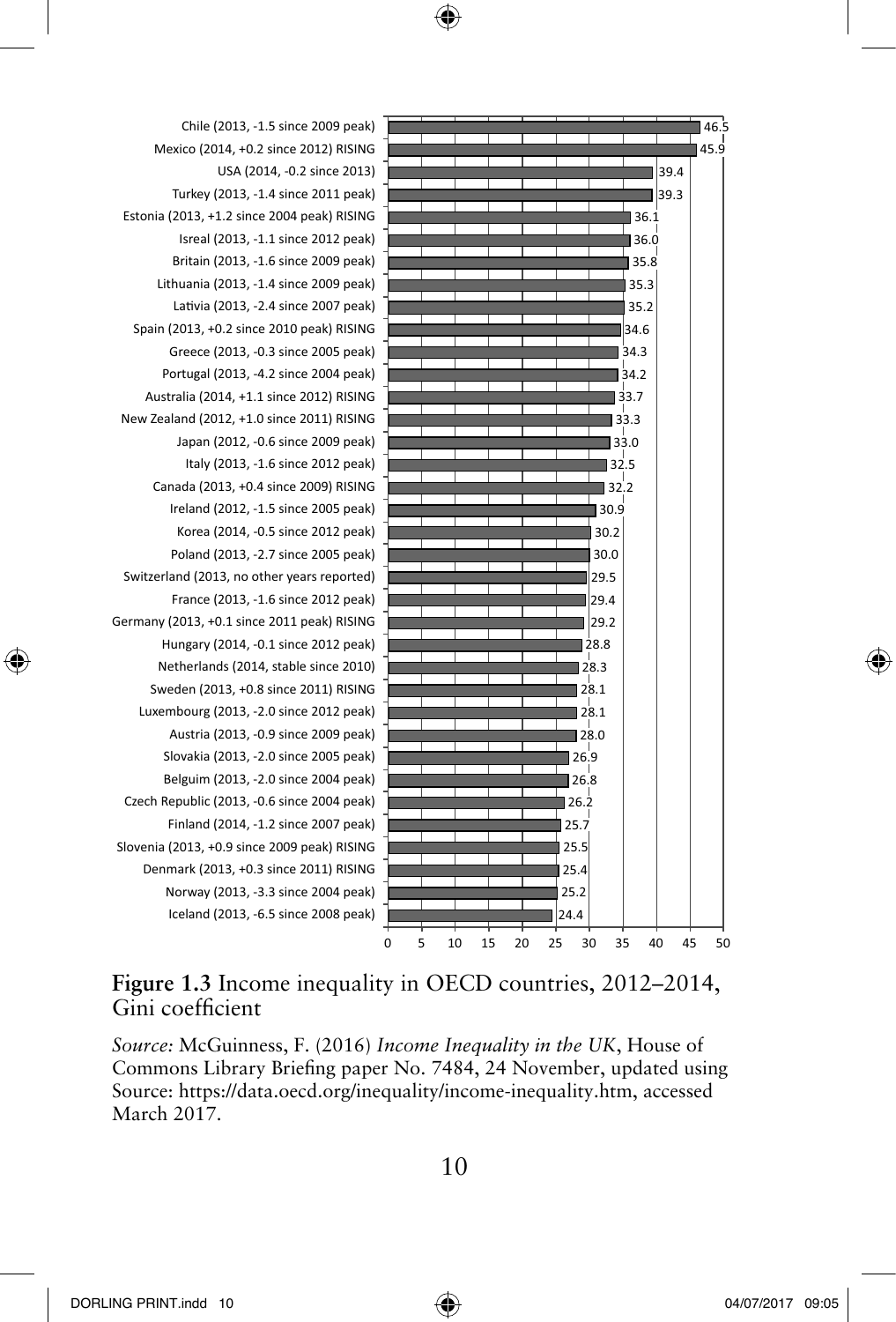⊕

respectively in 2009, are in the top seven in the Gini table in figure 1.3. Countries in which they take the least are in the bottom three: in Norway and Denmark they took 7% and 5% that same year. This is an enormous difference. Note that inequalities are only rising to new peaks in ten of the thirty-six countries included in figure 1.3. In most affluent countries in the world income inequalities are now below their recent peak heights.

Inequality matters, because 'Our lives don't make sense in abstraction, only when compared with the lives of others.'10 Almost everyone grossly underestimates the extent of economic inequality. Furthermore, people in more unequal countries notoriously overestimate the likelihood of moving up the income scale and underestimate their chances of moving down.

Numeracy is on average far worse in more economically unequal countries, but that is not enough to explain the direction of bias in these misapprehensions. In the USA they have been put down to the power of the 'American Dream'; a dream that endures despite numerous reports of its demise.

Figure 1.4, which first appeared in the *New York Times* in December 2016, intimated that Americans going home to their parents that Christmas should be able to see that the dream was ending.<sup>11</sup>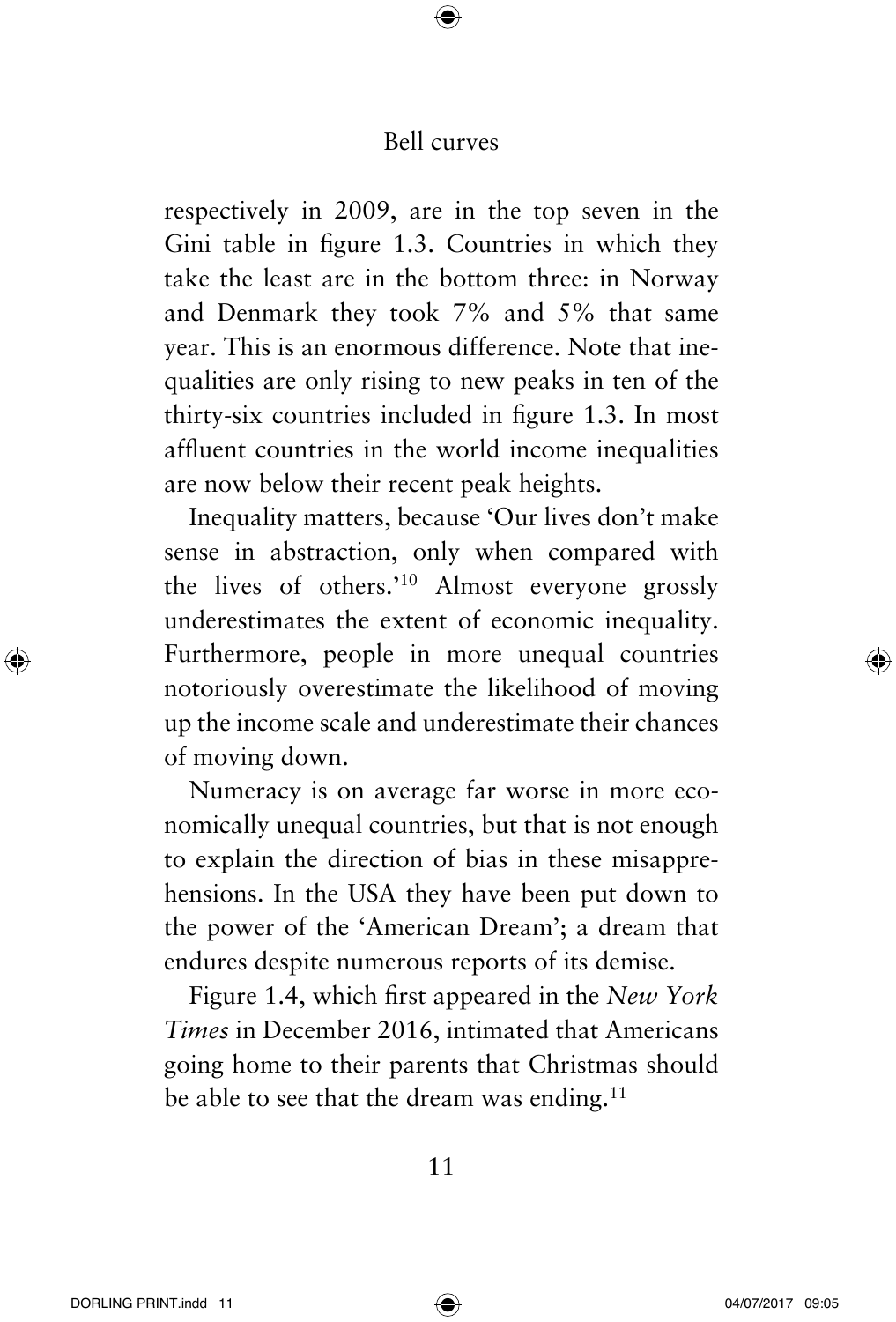⊕



**Figure 1.4** Being better off than your parents in the USA by decade by birth, chance (%)

*Source*: Leonhardt, D. (2016) The American Dream, quantified at last, *New York Times*, 8 December. Figure drawn from a subset of the data presented at http://www.equality-of-opportunity.org/ under the title 'The fading American Dream', accessed March 2017.

> Despite it being far harder to escape poverty in the USA than in most of Europe, some 71% of Americans, as compared to 40% of Europeans, believe that the poor have a 'reasonable chance of escaping poverty'. A study published in 201512 found that poor Americans were much more likely to believe it was possible to move up the income scale than rich Americans believed it to be. The views of the rich were nearer to reality.

> In the 2015 study, non-white participants were the most likely to believe upward mobility was likely. The study asked 3,034 Americans complex questions about probabilities in which they were

◈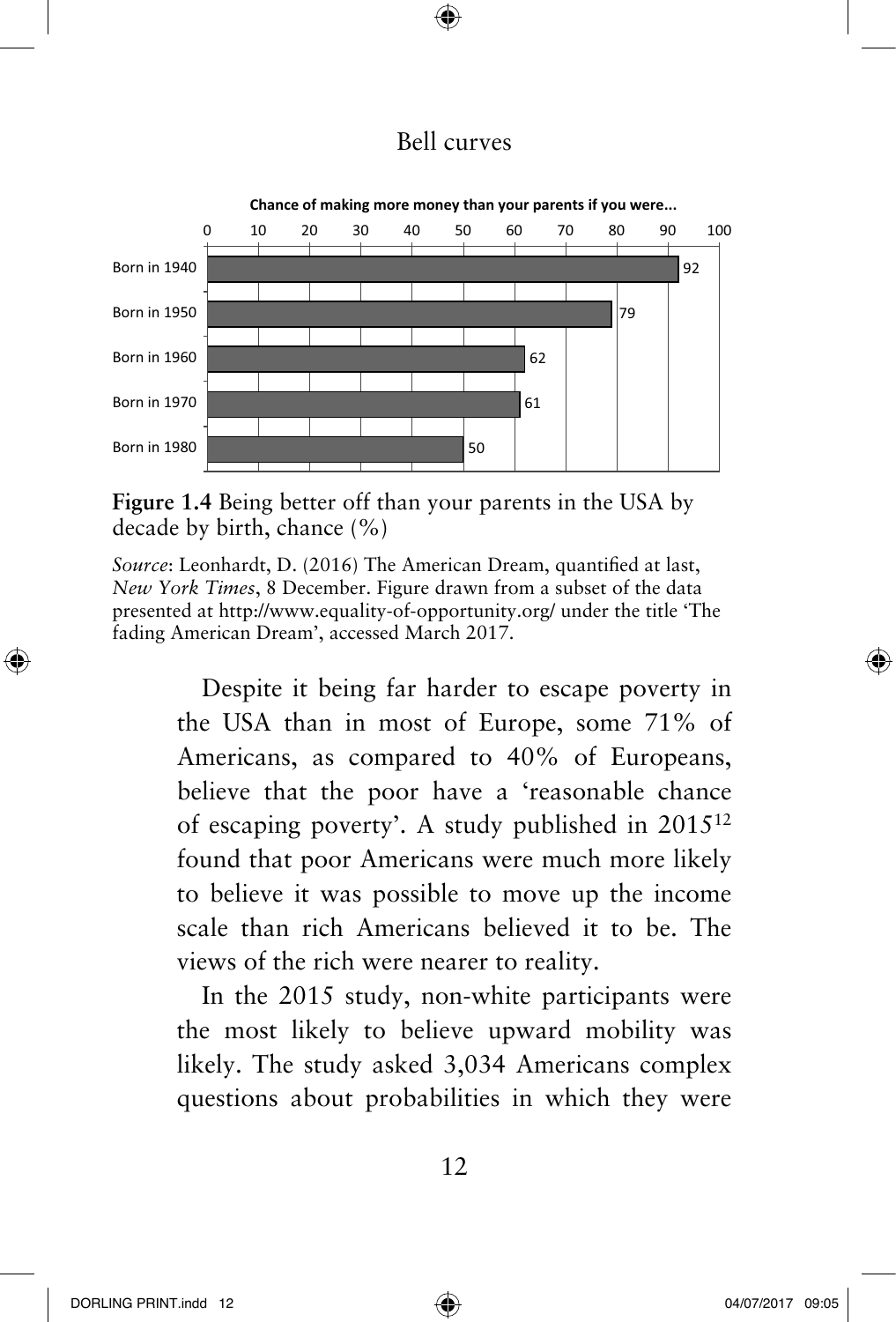⊕

reminded that their answers should sum to 100% to avoid them producing impossible estimates. But even when corrected for this their expectations were impossible.<sup>13</sup>

In 2013 President Obama said that misperceptions about inequality were a 'fundamental threat to the American Dream'.14 Had he been braver he could have added that the dream itself was a chimera, reality was quite different. Only a few can ever get rich; it is a myth to believe that many can realize the dream because being rich *is* about having much more than almost everybody else.

The myth of the American Dream has been shown in the past to make Americans far less concerned about inequality, so it is little wonder they live with more inequality than most other folk in the rich world. A generation ago Americans who despised inequality were described as 'a sub-group of rich leftists'.15 It was even claimed that they were suffering from 'inequality-generated unhappiness'! Today, far more Americans are unhappy with inequality. It was also better-off leftists who first highlighted rising inequality in the UK. As a result, government statisticians now more regularly report on its extent.

In London people live parallel lives according to their incomes. Almost all neighbourhoods in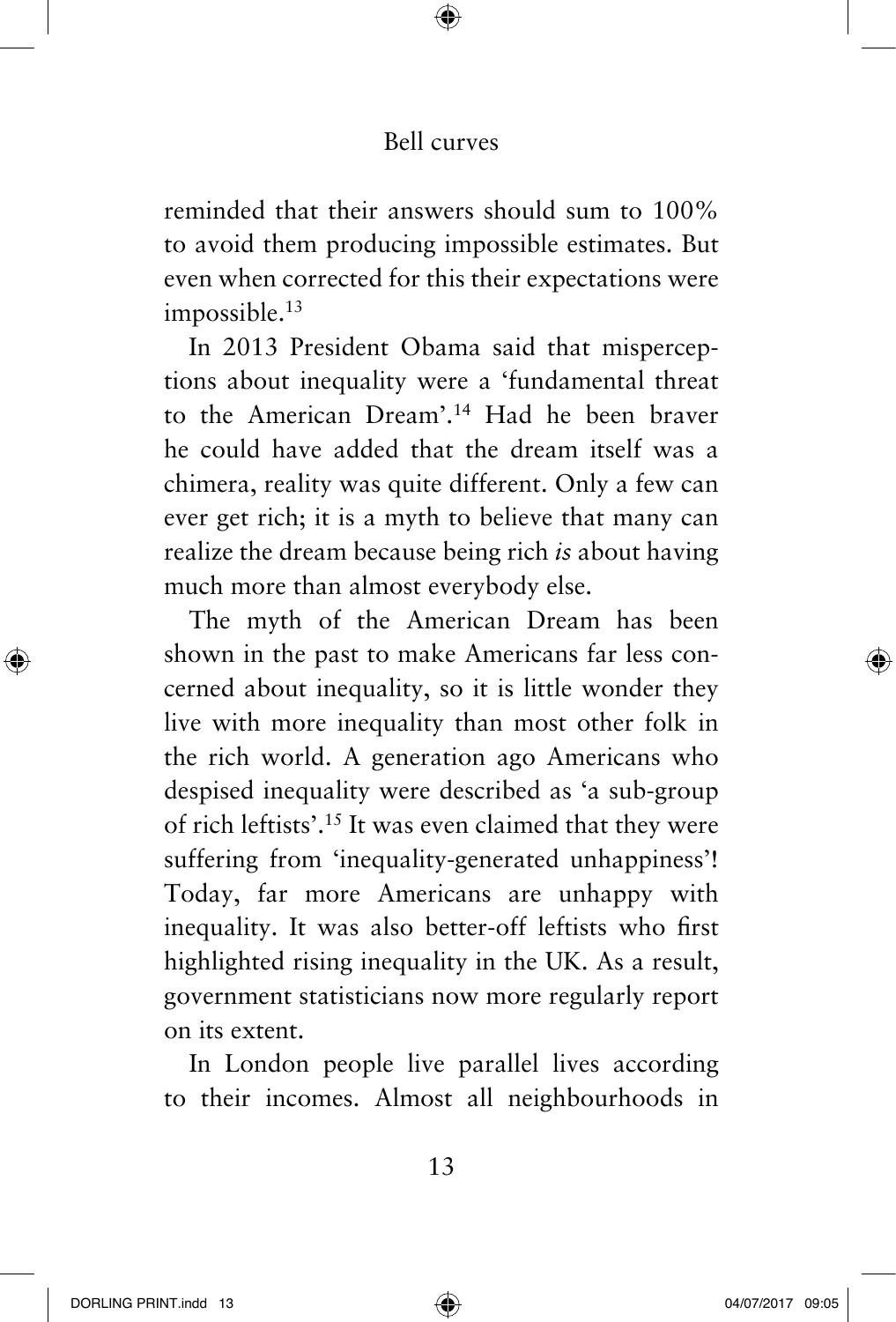⊕



**Number of middle layer super output areas (average annual income)**

**Figure 1.5** Distribution of household income in two London boroughs, 2013/2014

*Source*: ONS (2016) *Small Area Model-Based Income Estimates, England and Wales: financial year ending 2014*, London: ONS. The data this figure are based on are Crown Copyright (acknowledged).

> London are now *more* mixed by ethnicity and religion than they were a decade ago, but *less* mixed by income.16 Figure 1.5 shows the most recent estimates of average household income in different neighbourhoods for two London boroughs.<sup>17</sup> Everyone in Barking and Dagenham now lives in areas where mean household income is below  $£46,000$  a year and in the majority of cases as low as around £30,000 a year. There is hardly any overlap with Richmond upon Thames on the opposite side of London. But within Richmond there are even greater disparities by neighbourhood.

⊕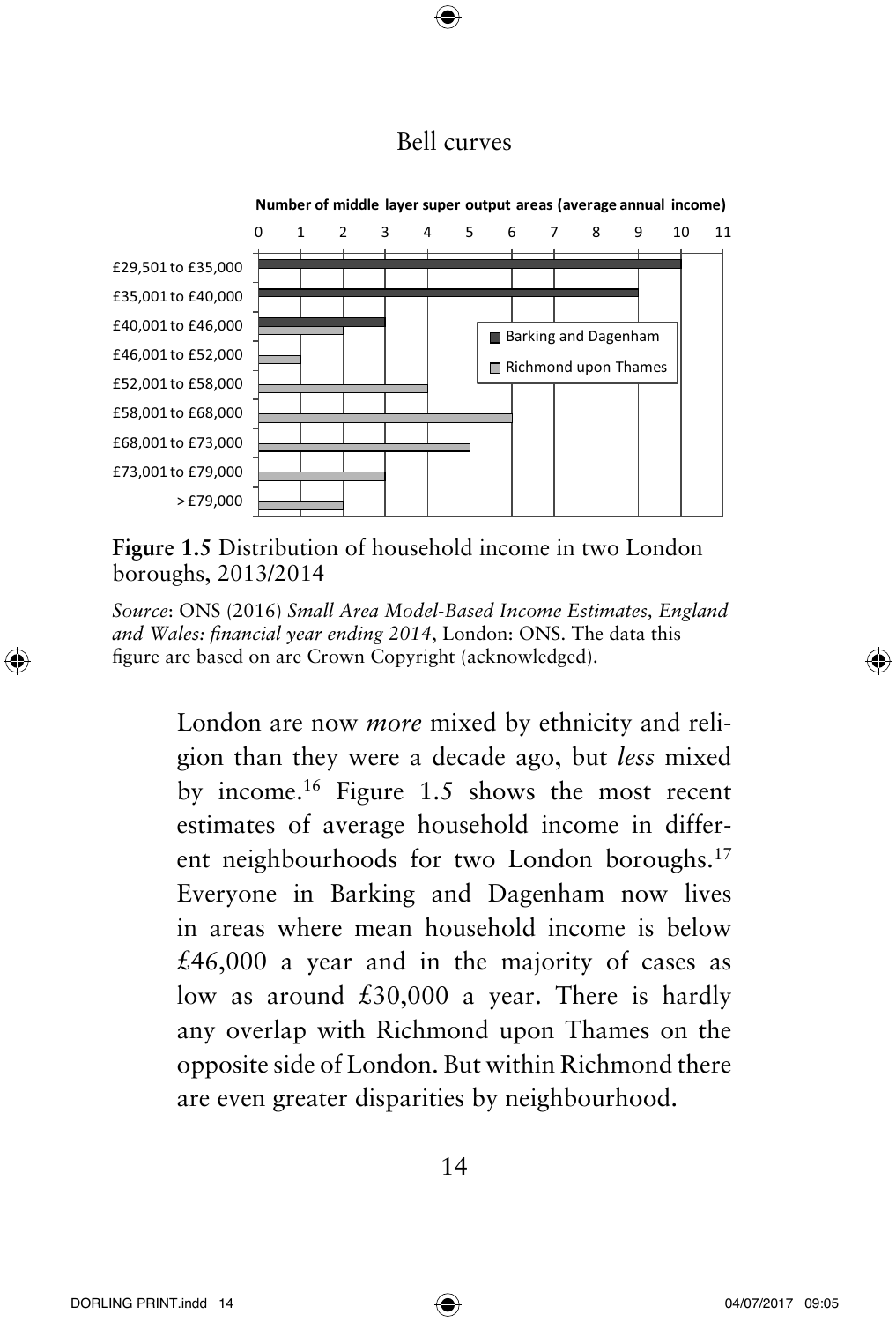♠

Further away from London the majority of people (55%) in England and Wales live in neighbourhoods where average household incomes range between  $£17,000$  and  $£39,000$  a year.

It is important to note that not everything is getting worse in the UK. English schools were even more mixed ethnically in 2013 than in 2008. Research published in 2016 'shows that for all ethnic groups, segregation fell in far more places than it rose.'18 Ethnic segregation fell the most for Pakistani students in those five years. British children are increasingly segregated by their parents' incomes, not by their race or religion.

The children of the affluent are most segregated through family money that allows them to have a home in a 'good area' or a place at a private school. Such a school place comes with many advantages, including being much more likely to be granted extra time in public examinations. Private schools register a fifth of their students as having a disability requiring special exam concessions, as compared to just one in eight state school students. This is not because more of the children of the rich are handicapped.<sup>19</sup> In 2016 it was revealed that '22% of young people from the richest fifth of the population get a place at one of the "top 40" universities, but only 2% of the poorest fifth'.20 And children